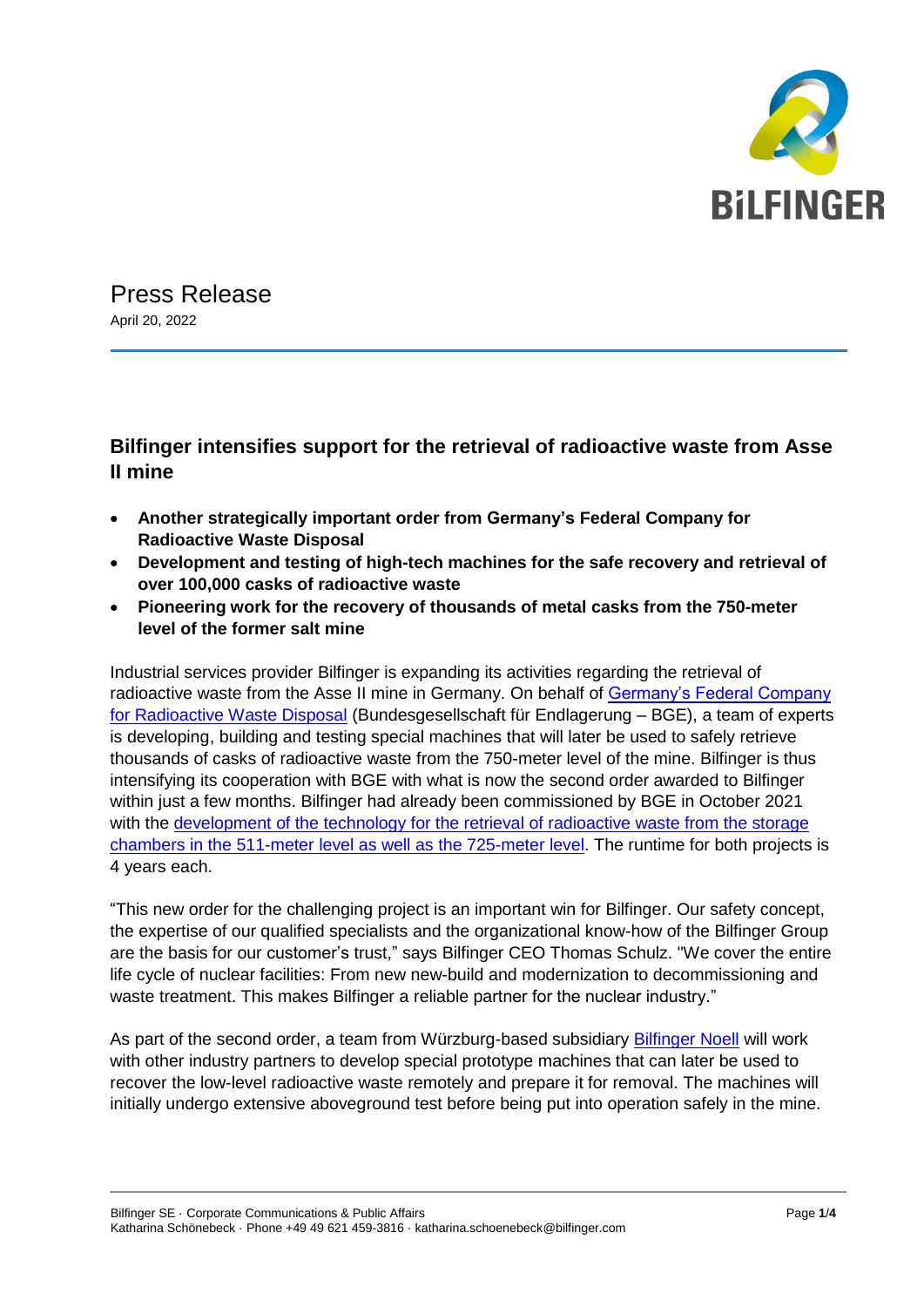

Recovery work at the 750-meter level, where most of the radioactive material is stored in eleven chambers, is particularly challenging from a mining and radiological point of view. The deposit is difficult to access and the storage chambers have been partially filled in and sealed with salt grit. Special mining industry regulations apply in addition to the strict conditions of the nuclear sector. This results in particularly stringent requirements for the safety of the machines as well as for fire protection, contamination prevention and documentation of the work steps. The retrieval of radioactive waste from a decommissioned repository is pioneering work and unique in the world.

"We are pleased to expand our cooperation with Bilfinger. We expect that the company's solutions will contribute to the realization of a reliable process for the safe retrieval of radioactive waste in the Asse mine in this technologically demanding project," says Dr. Thomas Lautsch, Managing Director of BGE.

The Asse II mine is a former salt mine near Braunschweig, Germany, which was tested as a final repository for radioactive waste in the 1960s. Radioactive waste is stored there in 13 chambers on three levels in approximately 126,000 metal casks. In the coming decades, these will be recovered using special machines in order to treat the stored radioactive waste and properly dispose of it in accordance with the current state of the art and legal situation.

Bilfinger has been active in the decommissioning of nuclear power plants and the treatment of radioactive waste for decades. Recent projects include:

- [Cooperation in the decommissioning of nuclear power plants with Cyclife SAS, a](https://www.bilfinger.com/en/news/press-releases/details/bilfinger-to-cooperate-with-cyclife-in-the-decommissioning-of-nuclear-power-plants-1/)  [subsidiary of EDF \(Électricité de France\)](https://www.bilfinger.com/en/news/press-releases/details/bilfinger-to-cooperate-with-cyclife-in-the-decommissioning-of-nuclear-power-plants-1/)
- [Support for the design, fabrication and commissioning of one of the world's largest hot](https://www.bilfinger.com/en/news/press-releases/details/bilfinger-supports-holtec-with-safe-treatment-and-interim-storage-of-spent-fuel-assemblies-from-the-chernobyl-nuclear-power-plant/)  [cells for the safe treatment and interim storage of spent fuel assemblies from the](https://www.bilfinger.com/en/news/press-releases/details/bilfinger-supports-holtec-with-safe-treatment-and-interim-storage-of-spent-fuel-assemblies-from-the-chernobyl-nuclear-power-plant/)  [Chernobyl nuclear power plant](https://www.bilfinger.com/en/news/press-releases/details/bilfinger-supports-holtec-with-safe-treatment-and-interim-storage-of-spent-fuel-assemblies-from-the-chernobyl-nuclear-power-plant/)
- [Design, manufacture and commissioning of the waste treatment plant and components](https://www.bilfinger.com/en/news/press-releases/details/bilfinger-making-hinkley-point-c-even-safer/)  [for two core melt stabilization systems for the](https://www.bilfinger.com/en/news/press-releases/details/bilfinger-making-hinkley-point-c-even-safer/) new nuclear power plant Hinkley Point C, [which is under construction in the United Kingdom](https://www.bilfinger.com/en/news/press-releases/details/bilfinger-making-hinkley-point-c-even-safer/)
- [Design and implementation of the dismantling of the steam generators in the](https://www.bilfinger.com/en/news/press-releases/details/rwe-reaches-nuclear-decomissioning-milestone-in-close-cooperation-with-bilfinger/)  [decommissioned Mülheim-Kärlich nuclear power plant](https://www.bilfinger.com/en/news/press-releases/details/rwe-reaches-nuclear-decomissioning-milestone-in-close-cooperation-with-bilfinger/)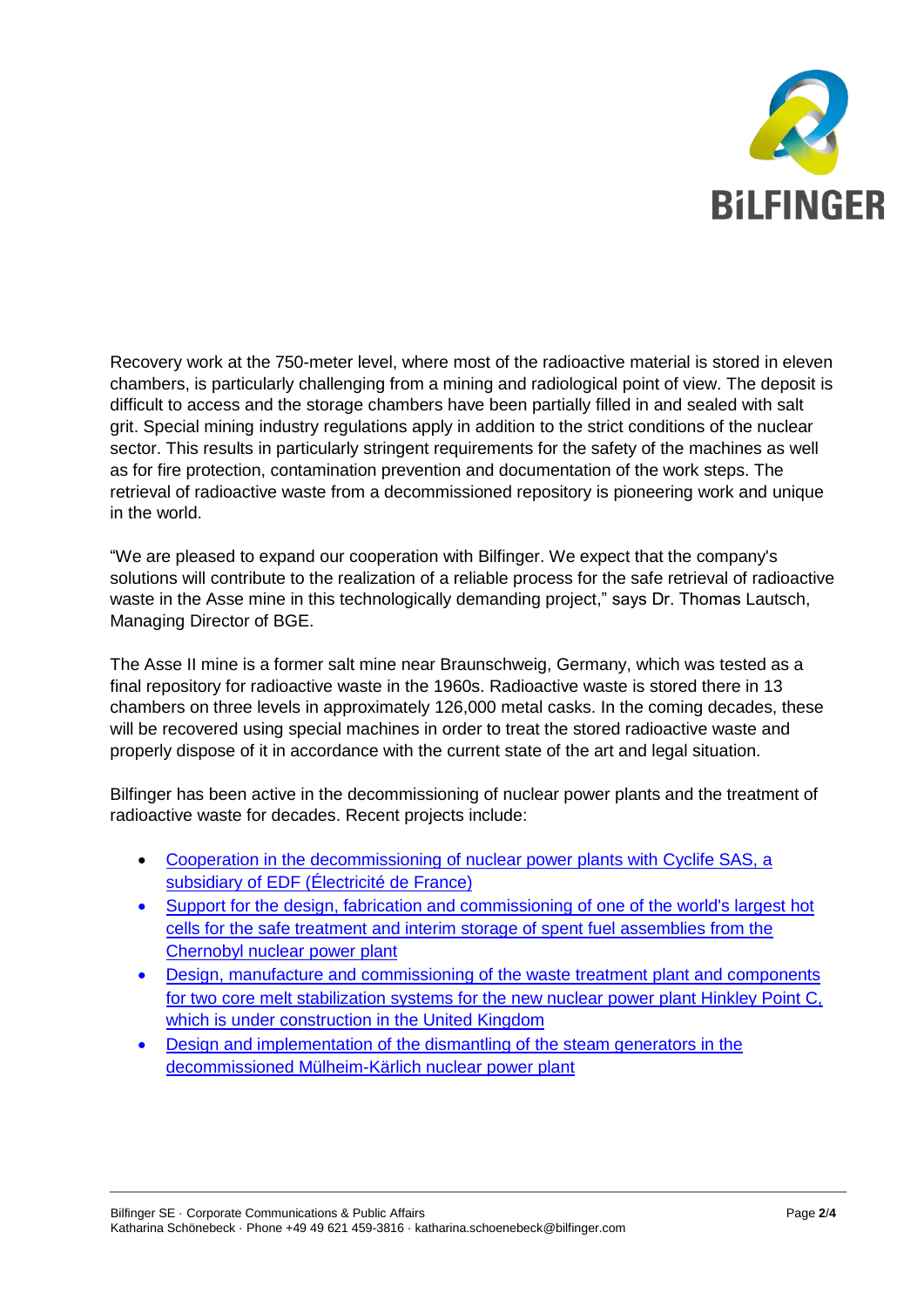



The Asse II mine near Braunschweig, Germany © Bundesgesellschaft für Endlagerung mbH



Radioactive waste was stored in the former salt mine in 1967-1978 © Bundesgesellschaft für Endlagerung mbH